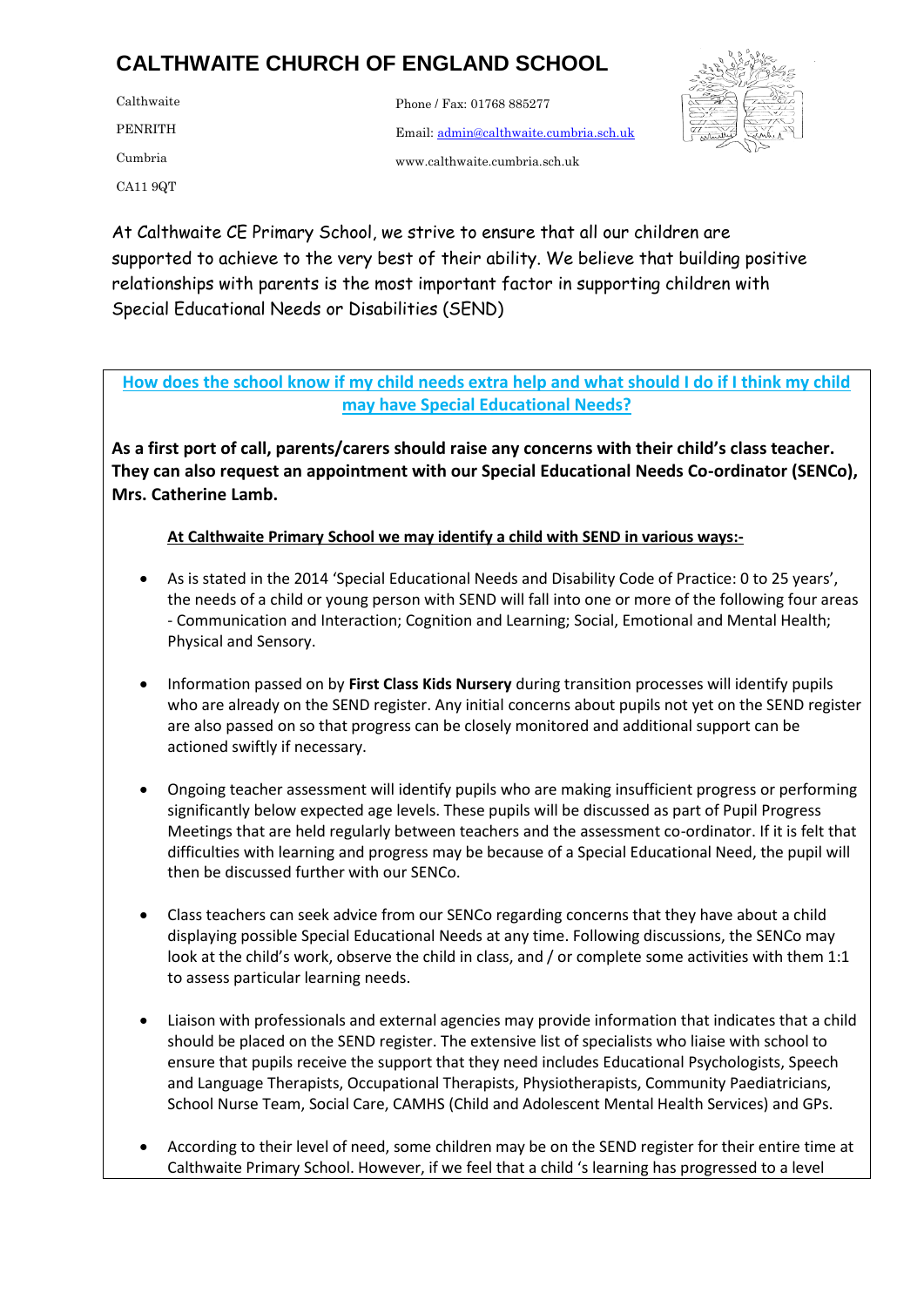where they no longer need additional or individualised support, we can remove them from the SEND register at any time.

#### **How will school support my child?**

- Class teachers will set the highest expectations and deliver high quality teaching to all children. Together with teaching assistants, they will plan and deliver any additional support required by individual pupils, with advice from the SENCo as appropriate.
- At Calthwaite School, we have a range of experienced and trained Teaching Assistants (TAs) who will provide support for all children, including those who require extra intervention and support. For some pupils with very specific needs, a planned intervention programme may be delivered (e.g. Maths Recovery or Reading Intervention) by one of our TAs.
- We use a range of specialist teachers to advise on programmes, support and resources that are used with pupils in school. We also benefit from advice and support from organisations such as Barnardo's, the NSPCC and the Community Police Officers.
- Children on the SEND register may have a Support Plan with SMART (Specific, Measurable, Achievable, Realistic, Time scaled) targets to help them to progress with their learning. These targets may be academic or social, or a combination of both.
- Support Plan cycles:– starting in September, we aim to liaise with parents every half term. The initial Support Plans are reviewed, and then edited or changed as needed. In between these times, targets are regularly monitored and adapted as necessary to ensure that they are always relevant to the child's needs.
- As part of the target setting process, each child has the opportunity to talk to their class teacher about what helps them to learn and their aspirations for the future. Support Plans are held in classrooms and the children are encouraged to be a part of the ongoing monitoring and review process
- Parents of pupils with SEND will be offered 6 opportunities to come in and meet with class teachers to contribute to the setting and review of Support Plan targets each academic year. This will be in addition to Parents' Evening appointments.
- Within the Support Plan document, parents will be guided towards keys ways in which they can support their child at home.
- Children may be provided with specialist resources which are tailored specifically to their needs. These may include adapted writing equipment, sloped writing tables, enlarged keyboards and large font texts.
- All children are assessed for their suitability to sit the SATS tests. Strict guidance laid out by Department for Education (DfE) is adhered to. Any child who meets the criteria for additional time, a scribe, a reader or being dis-applied is given the correct level of support. Assessment is then carried out by the class teacher.
- In order to monitor the expenditure of the SEN budget and the range of interventions, resources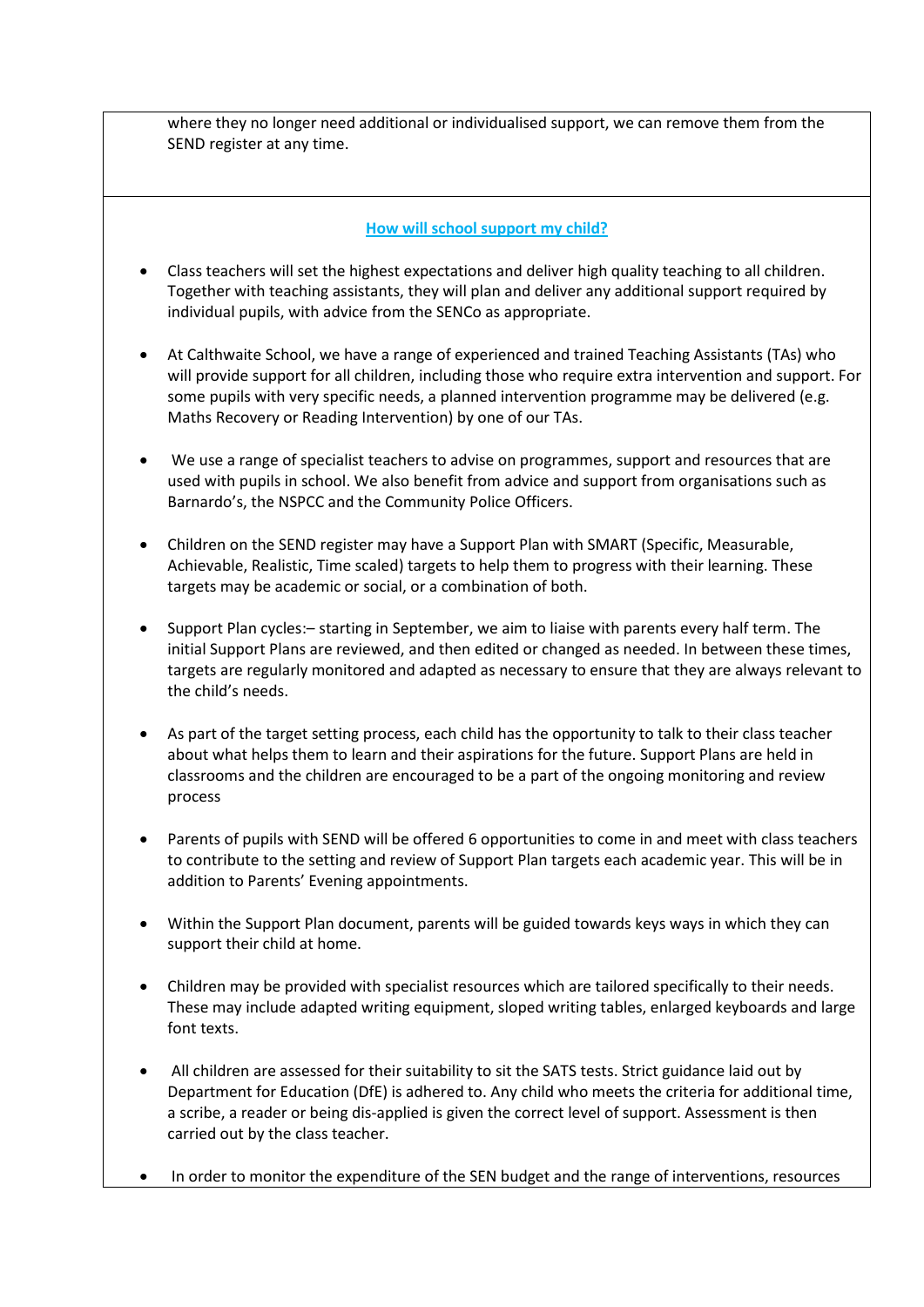| Calthwaite | Phone / Fax: 01768 885277              |
|------------|----------------------------------------|
| PENRITH    | Email: admin@calthwaite.cumbria.sch.uk |



Cumbria

Mr J W Askew

www.calthwaite.cumbria.sch.uk

CA11 9QT and support being provided to pupils with SEND, a termly Provision Map is drawn up by the SENCo for use within school.  $\bullet$ 

# **How are the school Governors involved?**

- The SENCo provides a report to governors termly. Mrs Hunter is our named SEN Governor and she meets regularly with the SENCo.
- The Governors agree priorities for spending within the SEN budget to ensure that all children receive the support they need in order to make progress.
- The progress of identified groups of pupils is a standing agenda item of the Teaching and learning sub-committee of all Governors' meetings.

# **How will the curriculum be matched to my child's needs ?**

- Pupils enjoy their learning and participate eagerly in the wide range of extra-curricular activities that complement their lessons. The school's commitment to 'first-hand learning' is apparent in the wide range of opportunities that leaders and teachers provide, both within and beyond the school.
- Maths and Literacy are finely differentiated to match ability, and ability groups are identified on teachers' planning.
- Additional support through the use of specialist resources or allocation of TA time is provided where appropriate to ensure all children, including those with SEN, can access the curriculum.
- The curriculum is broad and rich, with arts, the outdoors and sports having a high focus enabling all children to succeed.

**How will I know how my child is doing and how will you help me to support my child's learning?**

- Calthwaite School uses detailed, continuous assessment records to keep track of maths, reading and writing progress for each child. Progress is measured against National Expectations, and assessment systems help teachers to identify the next learning steps for their pupils.
- We provide termly reports, followed by a parent's evening or drop-in where all parents have the opportunity to discuss their child's progress with class teachers.
- In addition to this, parents of pupils on the SEND register will be invited into school six times in each academic year to discuss their Support Plan targets.
- Teachers are happy to meet with parents at any time to discuss the progress that their child is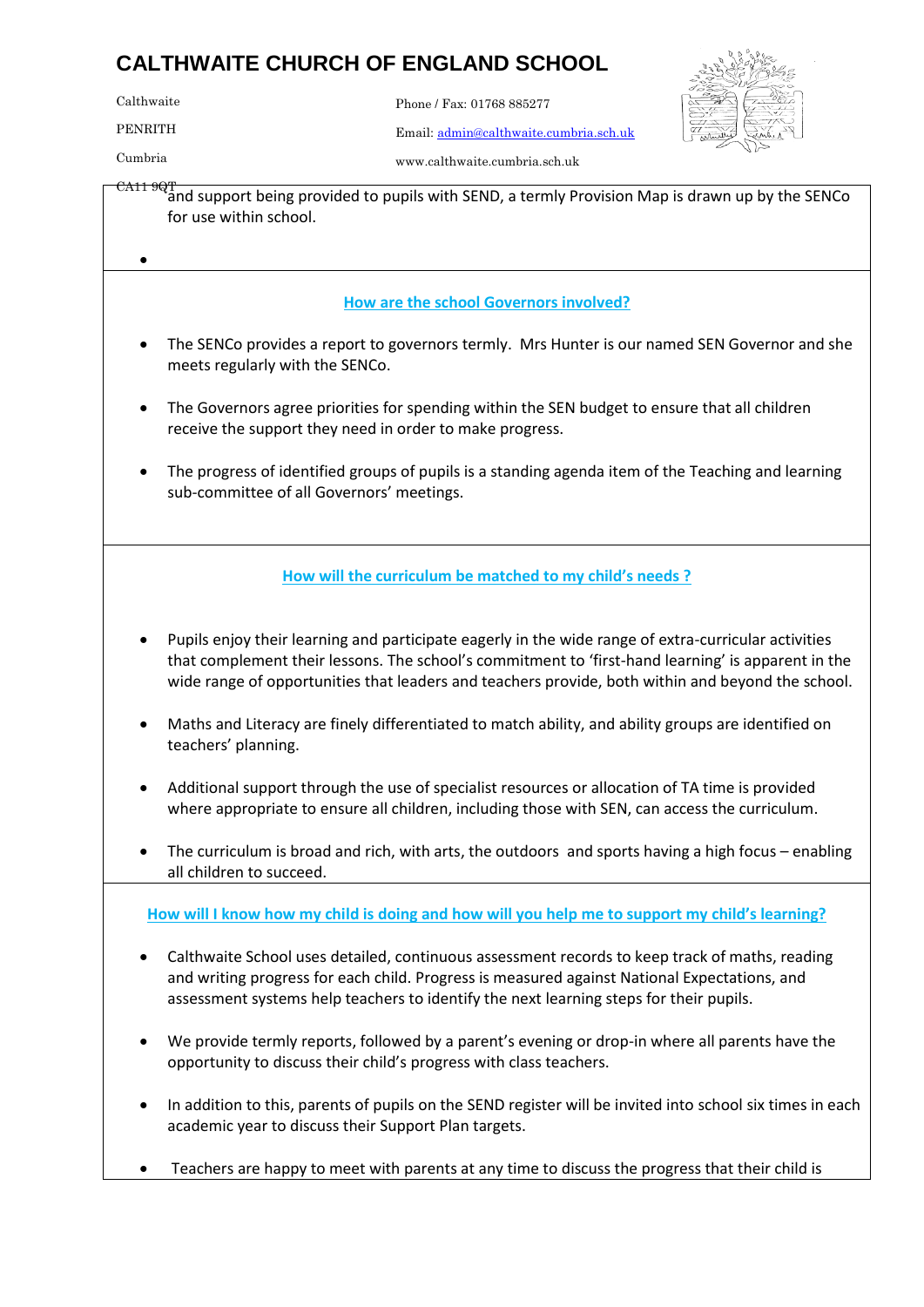making. This can be arranged by making an appointment directly with the class teacher or through the school office.

- Following termly Pupil Progress Meetings, the SENCo, teacher and Headteacher discuss where extra support and intervention may be needed to support groups and individuals across school.
- Parents are informed of any additional interventions that their child undertakes.

## **What support will there be for my child's overall well-being?**

- Calthwaite School has an Inclusion Team which is led by Mrs. Lamb, our SENCo. She works closely with the teachers and Mr. Harvey (Head) to monitor and coordinate the provision for pupils with any additional needs, both academic and social.
- Teachers and teaching assistants have benefited from the support of the inclusion team and special educational needs coordinator in developing their teaching, including for those pupils who have specific learning needs; Identified staff are trained to deal with the specific and specialised medical needs of individual pupils and training is kept up to date.
- All staff are given necessary training for specific medical needs as appropriate (i.e. Diabetes, Asthma, Epilepsy, Epi-pen training). Individual Health Care Plans are drawn up with parents as appropriate to support pupils with specific medical needs.
- Clear information about pupils' medical needs is held within the school office and also by each class teacher. This enables information to be made available as appropriate to any members of staff working in school. We have just updated our format and procedures for this.
- The school has a policy regarding the administration and managing of medicines on the school site. On a day to day basis, the Office Staff oversee the administration of any medicines that should be taken by their child during the school day.
- Calthwaite School has clear policies on anaphylaxis, asthma and medical needs.
- Personal care, when needed, can be provided by TAs in a specially adapted room. We have a clear behaviour policy and an anti-bullying policy whereby all staff are expected to be responsible for behaviour; parents are kept informed of any negative behaviour at the earliest stage.
- Risk assessments are undertaken before any educational visit with correct ratio of adults to children, including extra support if needed with children with SEND.
- All children can contribute their views through the School Council. The views of children with Special Educational Needs are sought through discussion time with their class teacher about their Support Plans.
- Pupils with an Education, Health and Care Plan (EHCP) complete a questionnaire to express their views prior to their PEP meeting.

**What specialist services and expertise are available at or accessed by the school?**

• In order to access advice from external specialists or agencies, an Early Help Assessment form must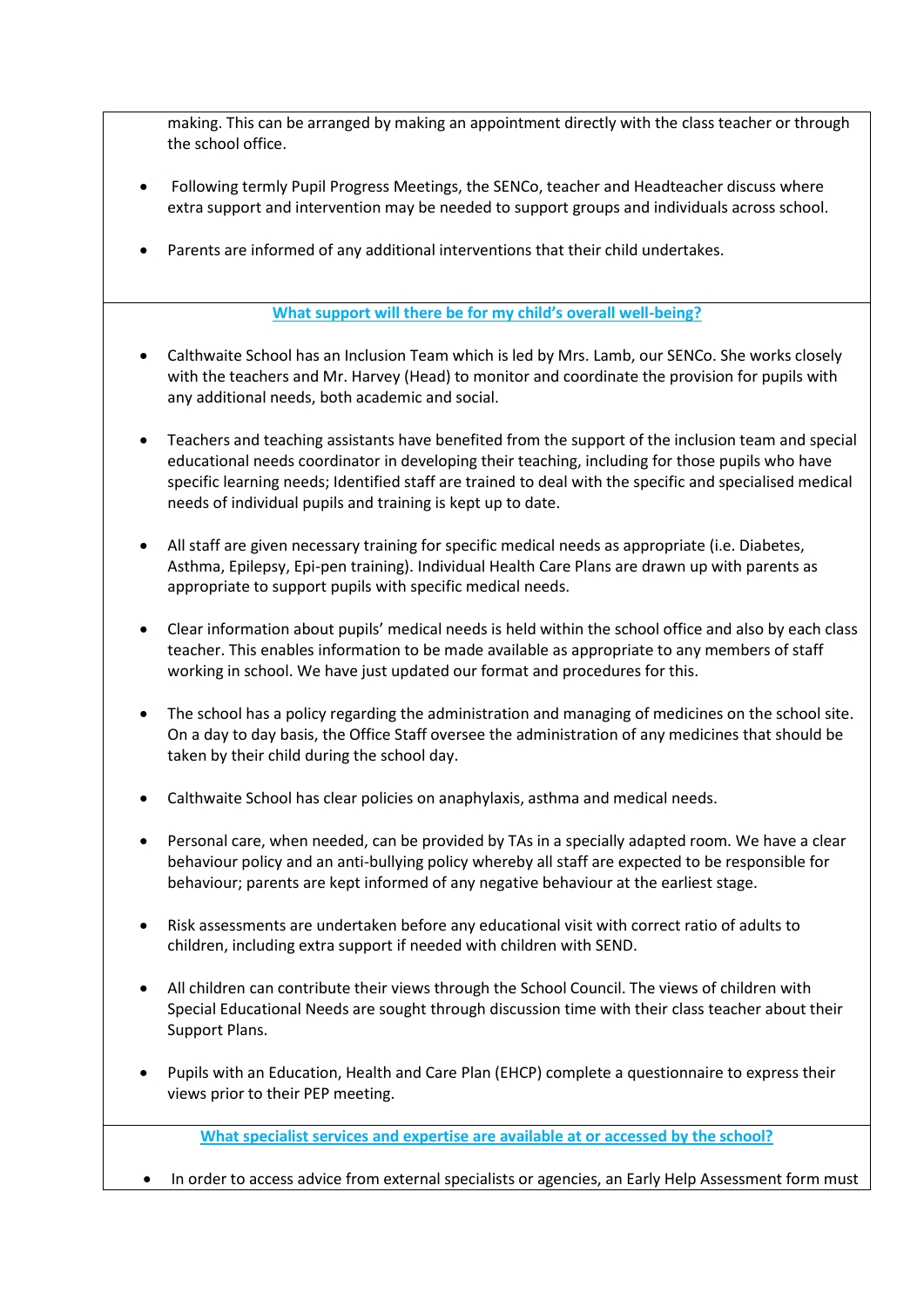Calthwaite Email[: admin@calthwaite.cumbria.sch.uk](mailto:admin@calthwaite.cumbria.sch.uk) PENRITH Cumbria Phone / Fax: 01768 885277 www.calthwaite.cumbria.sch.uk



 $\frac{\text{CAT}}{\text{be completed}}$ 

- This form is completed by a member of our Inclusion Team during a meeting with parents, and services. gives parental consent for the information within the form to be shared with the appropriate
	- It includes the views of both the parents and school in order to summarise the pupil's (or the whole family's) need and the desired outcomes.
	- Support from a wide variety of services can be accessed in this way: Educational Psychologists an assessment completed by an Educational Psychologist provides information about a child's general learning ability and also identifies key aspects of learning that they may be struggling with (e.g. memory, processing skills). Local Authority Specialist Advisory Teachers' (SATs) team.
	- This may be related to difficulties such as Speech & Language, Visual or Hearing Impairment, Physical Disabilities or Autistic Spectrum Conditions. School Nurse Other agencies such as Behaviour Specialists, Social Care, Barnardo's, NSPCC and the Community Police also advise school. In addition, advice may be given from the Fairfield Centre (CAMHS).

**What training are the staff receiving or have completed to support children with SENDs?**

- Maths Recovery
- Cumbria Reading Intervention
- National Accreditation for SEN (SENCo) in the process
- All staff trained to use defibulator
- Autism awareness course
- Epi-pen use
- Asthma Awareness refresher -
- Dyslexia training
- INSET training on care plans and administering of medication

**How accessible is the school environment?**

- The lower floor of the school is wheelchair accessible from the rear of the school
- There are one disabled toilet and changing facility.
- There is one shower cubicle
- Technology is available to assist pupils with their learning i.e. iPads, modified keyboard, magnifying visualiser.
- Our library is located on a ground-floor location.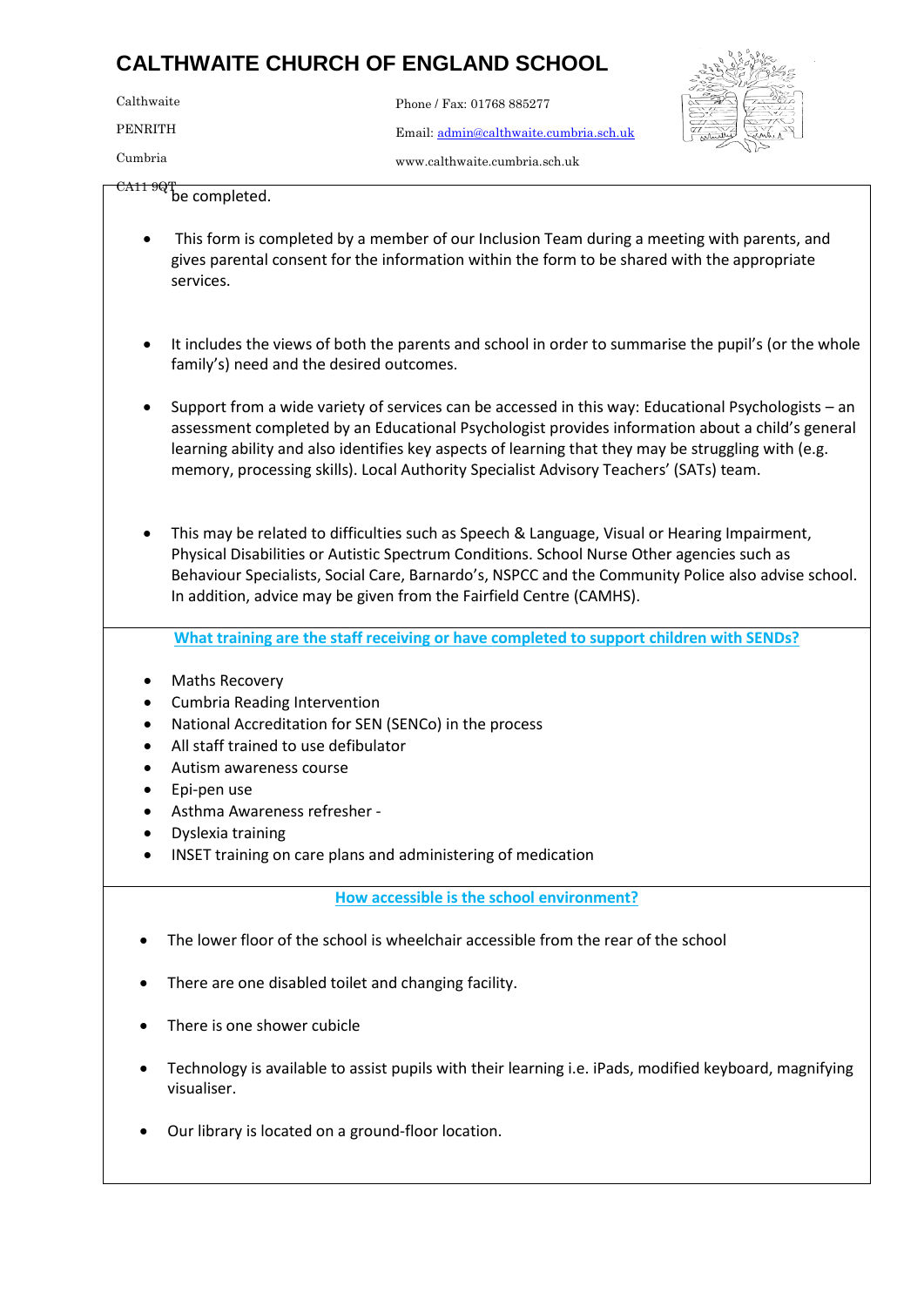#### **How will the school prepare and support my child to join the school or to transfer to a new school?**

### **Year 2 to Year 3 Transition**

During the summer term, transition meetings are held between class teachers from FCK Nursery and Calthwaite School where all the new pupils are discussed. Transition discussions are held with staff from other Nurseries as appropriate. Transition activities are planned in the second half of the summer term for all new pupils. In addition to this, a programme of extra transition sessions is provided as appropriate to pupils with particular learning or social needs. These include additional opportunities to become familiarised with the school building and key members of staff. Our SENCo will attend meetings held for individual pupils with SEND at FCK Nursery as appropriate, and will be available to talk to parents at the New Parents' Meeting held at both at FCK Nursery and at Calthwaite Primary School.

## **Year 6 to Year 7 Transition**

Class teachers meet with secondary schools to pass on relevant information about all children in year 6 during the summer term. The SENCo from Calthwaite School meets or telephones SENCos from the secondary schools to discuss all pupils with SEND. Paperwork is passed on confidentially at the end of the school year Transition visits are arranged for all year 6 pupils. Pupils with SEND may have additional transition activities (both at Calthwaite School and their new secondary school), during which they will become familiar with new school buildings and key secondary school staff. Secondary school SENCOs will attend year 5 and year 6 Annual Reviews for pupils with Education, Health and Care Plans (EHCPs) wherever possible. Parents are able to discuss the provision that their child will receive with secondary school staff at these meetings or through contacting the secondary school directly.

#### **How are the school's resources allocated and matched to children's Special Educational Needs?**

Class teachers and the SENCo will discuss individual children's needs and decide on the most appropriate support. This will include the type of intervention / support to be used, any additional resources necessary and the amount of time that these will be put in place for in the first instance. We recognise that different children will require different levels of support in order to bridge the gap to achieving age expected levels. The SEN budget is allocated on a needs basis. We have a small team of teaching assistants who are funded from the SEN and wider staffing budgets as appropriate. They are trained to deliver a wide range of programmes designed to meet the needs of individuals and groups of children.

## **How is the decision made about what type and how much support my child will receive?**

Decisions are made in consultation with the class teacher, the SENCo and Headteacher, as well as with parents. These decisions are based upon termly tracking of pupil progress and assessment. Decisions may also be made in consultation with other agencies where appropriate, such as on the advice of an Educational Psychologist.

## **Who can I contact for further information?**

- The first point of contact for parents / carers is always the child's class teacher.
- An appointment can also be made to meet with Mrs. Lamb, our Special Educational Needs Coordinator (SENCo).
- Contact the Cumbria SEND Information, Advice and Support Service (The Carlisle and Eden SEND IAS Service Co-ordinator is Tracey O'Roarty, 07825088031, email tracey.o'roarty@cumbria.gov.uk